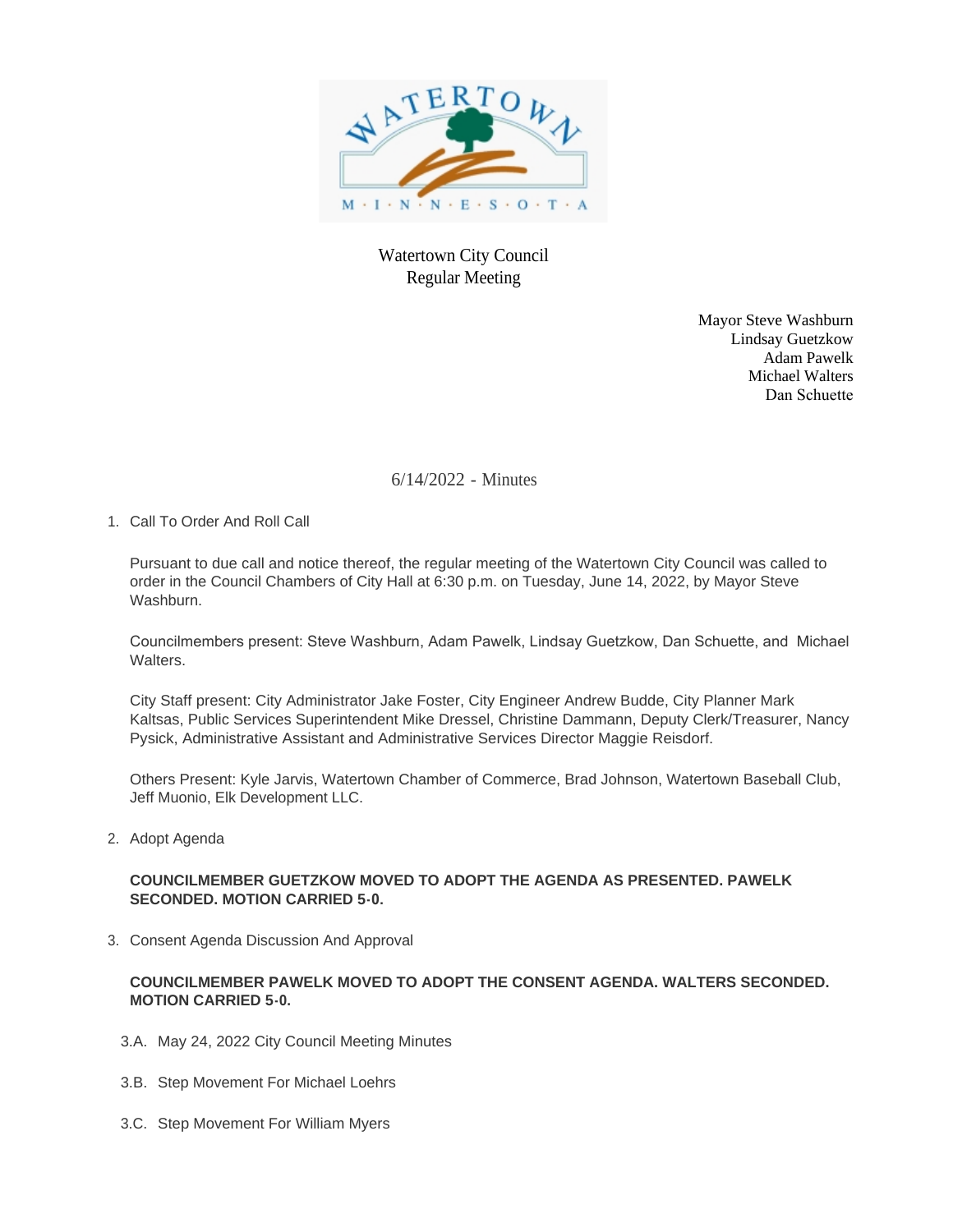- 3.D. Step Movement For Jason Raser
- 3.E. Step Movement For Ned Schroeder
- 3.F. Administrative Assistant Resignation And Recruitment
- 3.G. 2020 CIPP Pay App 3
- 3.H. Accept Donations From Legion Post 121
- 3.I. WWTF Expansion Pay App 1
- 4. Open Forum

Mayor Washburn thanked Nancy Pysick for her dedication to the City of Watertown mentioning her resignation from Administrative Assistant position.

Mayor Washburn invited Kyle Jarvis with the Watertown Chamber of Commerce and Brad Johnson from the Watertown Baseball Association to come up and speak about the recent Fox 9 Town Ball Tour at Highland Park on June 8, 2022. He said thank you for all their hard work on this wonderful event.

Jarvis thanked Fox 9 and the Town Ball Committee for their collaboration and work to put together such a successful event. He mentioned that everyone had great ideas and it all came together well. He stated that it was a on of a kind event and that positive feedback was received from people all over the state and country.

Brad Johnson thanked the community. He stated it was a great opportunity to come together and the event came together so well. He said that it showcased the City of Watertown very well and that Highland Park looked wonderful. He thanked the city for a great working relationship.

Jarvis also thanked the city and staff for the support.

Washburn thanked Kyle and Brad for their hard work and collaboration stating that it was an amazing event.

### 5. New/Old Business

5.A. Oak Grove Estates Subdivision

City Planner, Mark Kaltsas, introduced this item to the City Council. He informed that an application request came in from property owner's Jerry and Kathy Berg on properties located South or CSAH 20 and East of Kristi Lane. The PIDs are:

#### 850100300 and 100100911

Kaltsas reviewed the details relating to the request to:

1. Annex a portion of the property into the City of Watertown

2. Rezone a section of the property from A-1 Agriculture and PUD-W to R-1 Low Density Residential and Planned Unit Development – General PUD-GR.

3. Approve a preliminary and final plat of 22 single-family lots and 14 detached lots for a total of 36 lots.

4. Approve a site plan review for the proposed residential development

Kaltsas provided a summary of the property located to the south and east of the Community Park and just off Kristi Lane. He explained that a portion of the property is currently located in Laketown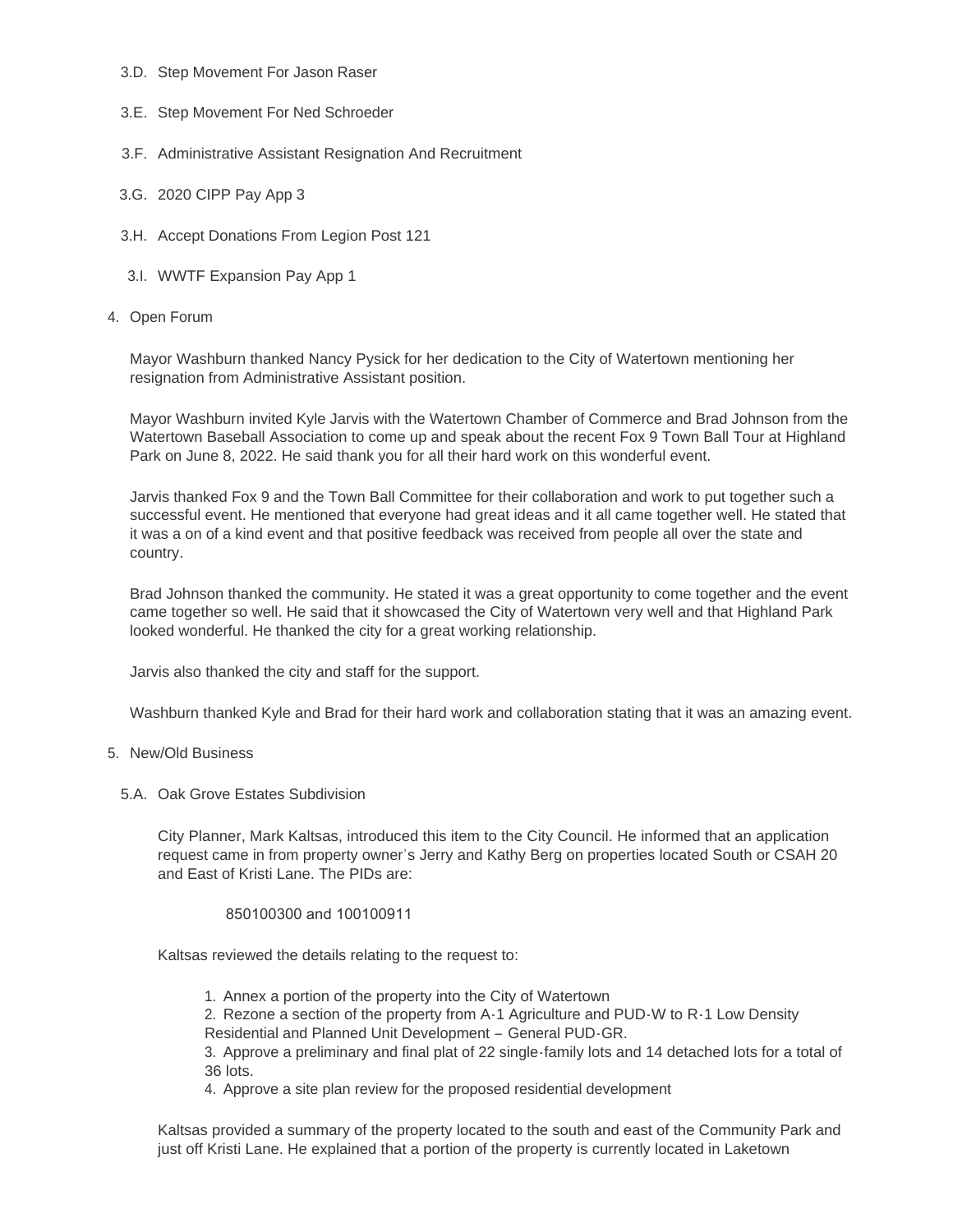Township and is within the boundary of the orderly annexation agreement.

Kaltsas informed that the applicant is asking the City to consider rezoning, preliminary and final plat for a new residential subdivision to be known as Oak Grove Estates.

Kaltsas completed a detailed review of the proposed subdivision and reviewed the details.

Kaltsas stated that the Planning Commission reviewed and recommended approval of the requested annexation, rezoning, preliminary and final plat and site plan review within findings and conditions listed in the report.

Guetzkow stated that the project looks great.

Walters said that the properties looked great as well.

## **WALTERS MOVED TO APPROVE RESOLUTION #2022-45 IN THE MATTER OF THE ORDERLY ANNEXATION BETWEEN THE CITY OF WATERTOWN AND TOWNSHIP OF WATERTOWN PURSUANT TO 2008 ORDERLY ANNEXATION AGREEMENT. SCHUETTE SECONDED. MOTION CARRIED 5-0.**

**WALTERS MOVED TO APPROVE ORDINANCE 433 AMENDING THE WATERTOWN CITY CODE, INCLUDING ZONING MAPS. SCHUETTE SECONDED. MOTION PASSED 5-0.**

## **WALTERS MOVED TO APPROVE RESOLUTION #2022-46 APPROVING REZONING, PRELIMINARY AND FINAL PLAT AND SITE PLAN REVIEW FOR THE SUBDIVISION TO BE KNOWN AS OAK GROVE ESTATES. SCHUETTE SECONDED. MOTION PASSED 5-0.**

#### 5.B. 702 Angel Ave SW Variance

City Planner, Mark Kaltsas, introduced this item to the City Council. He informed that an application request came in from property owner Jack Schwarz for their property located at 702 Angel Ave SW.

Kaltsas said that the request is for a variance that would allow for a reduced front yard setback that would permit the construction of a new detached garage on the property.

Kaltsas provided a summary of the property located along the east side of Angel Ave SW, just to the south of High St. SW. He explained that the property currently has a home on it. He said that the property is zoned R-2. He reviewed the accessory structure standards and requirements for the R-2 zoning district.

Kaltsas completed a detailed review of the proposed request to construct a 720 square foot accessory structure on the property. In addition, the location of the structure would be towards the front (west side) of the property. He explained that it would have a 7' setback from the right of way of Angel Ave, which represents a 38' variance. Kaltsas said that the proposed garage would meet applicable rear and side yard setbacks.

Kaltsas reviewed standards for considering the granting of variances.

Kaltsas provided a summary of the Planning Commission's review and said that commissioners noted that the setback of the building on the east side of Angel were impacted when development to the south occurred. Commissioners agreed that the criteria for granting a variance were met with this application and recommended approval of the variance with the findings and conditions noted in the report.

Kaltsas reviewed the Planning Commissions findings and conditions and stated that the City Council would have to also determine whether the applicant's request meets the criteria for granting a variance.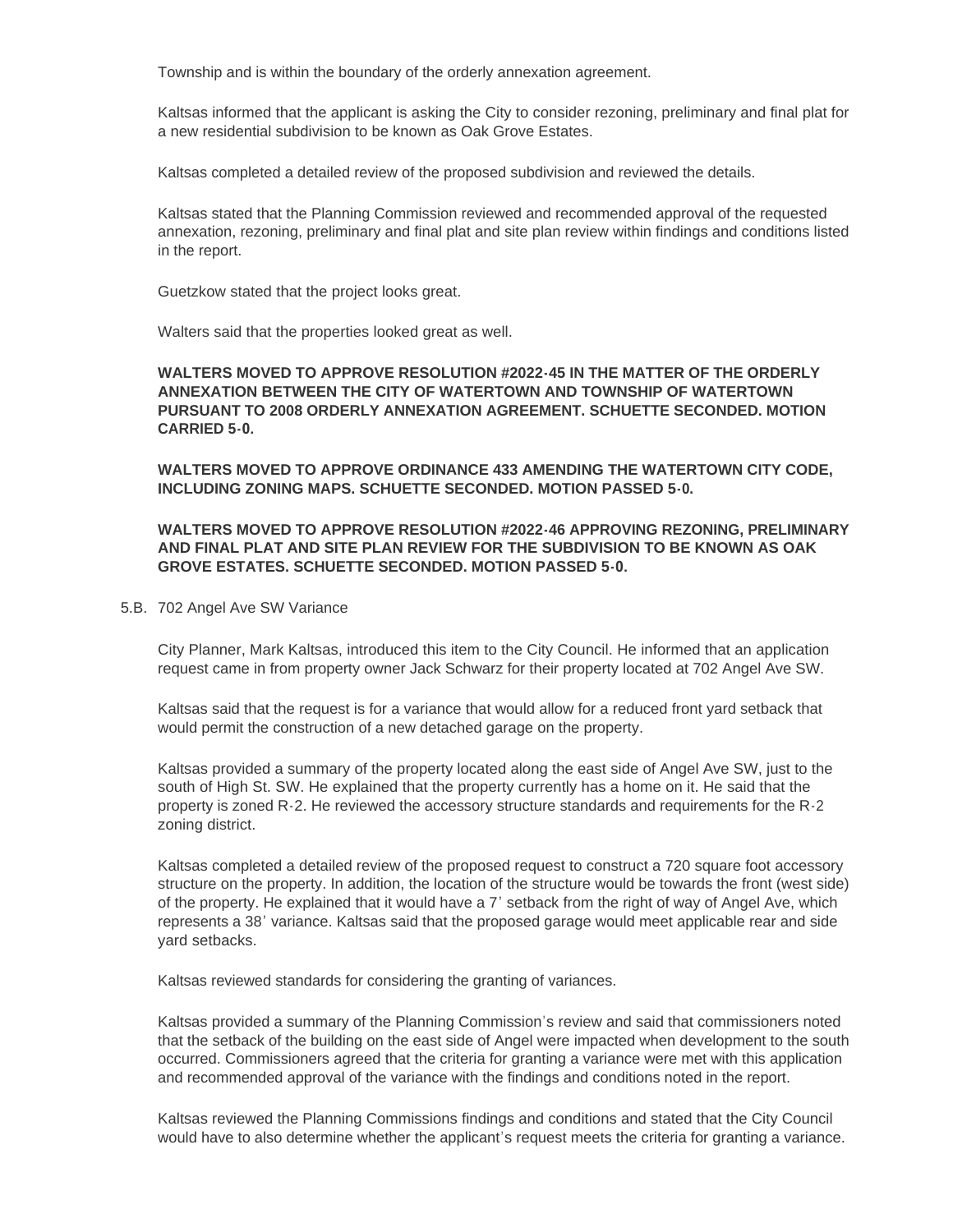#### 5.C. 701-709 Jefferson Ave Site Plan

City Planner, Mark Kaltsas, introduced this item to the City Council. He informed that an application request came in from Parker Smith and Jefferson Ave. LLC for the properties located at 709 Jefferson Ave SW and 604 High Street SW.

Kaltsas said that the requests include:

1. The annexation of 604 High Street SW into the City in accordance with the Orderly Annexation Agreement.

2. The rezoning of the properties to (MU-BRLI) Mixed Use Business, Residential Light Industrial.

3. Approval of a Conditional Use Permit to allow outdoor storage on the subject properties.

4. Approval of a site plan review with proposed modifications to the existing building and site on 709 Jefferson Ave SW property. (The applicant is proposing to break up a portion of the existing building into individual lease units. A lot combination to allow the minor subdivision of the two properties to allow the improvements shown on the improved site plan).

 Kaltsas provided a summary of the properties located on the west side of State Highway 25 and southwest of the intersection of State Highway 25 and High Street. SW.

Kaltsas completed a detailed review of the proposed request including modifying a portion of the existing warehouse building to accommodate smaller warehouse/office lease units. The applicant is proposing to break the space into 22 units with square footages ranging between approximately 1,100 SF and 3,500 SF.

Kaltsas reviewed the rezoning request and that process.

Kaltsas explained that 604 High Street is being proposed to be utilized as part of the overall site improvements for outdoor storage. He stated that the outdoor storage can be considered as a conditional use within this district. Kaltsas stated that the storage area would need to be paved.

Kaltsas explained the site plan review process and some issues that have been identified that would need to be resolved.

Kaltsas reviewed the Planning Commission's review of the application. The Planning Commission had questions about the lighting for the site as they had some concerns about security in the proposed outdoor storage area. Kaltsas stated that the applicant responded saying that there were going to install an 8' fence around that space. Kaltsas said that the Planning Commission also asked about signage and the applicant responded that there would be no signage permitted with the exception of an address on the service doors. Kaltsas explained that the Planning Commission discussed the paving requirement of the outdoor storage area and stated that it should be paved per ordinance requirements. Kaltsas said that the Planning Commission agreed that the City Council should consider improving High Street. Lastly, Kaltsas stated that the Planning Commission found that the applicant met the criteria for granting site plan approval and a conditional use permit for the outdoor storage and recommended approval by the City Council.

Kaltsas reviewed the Planning Commission's recommendation of approval of the requested rezoning, conditional use permit and site plan review with certain findings and conditions.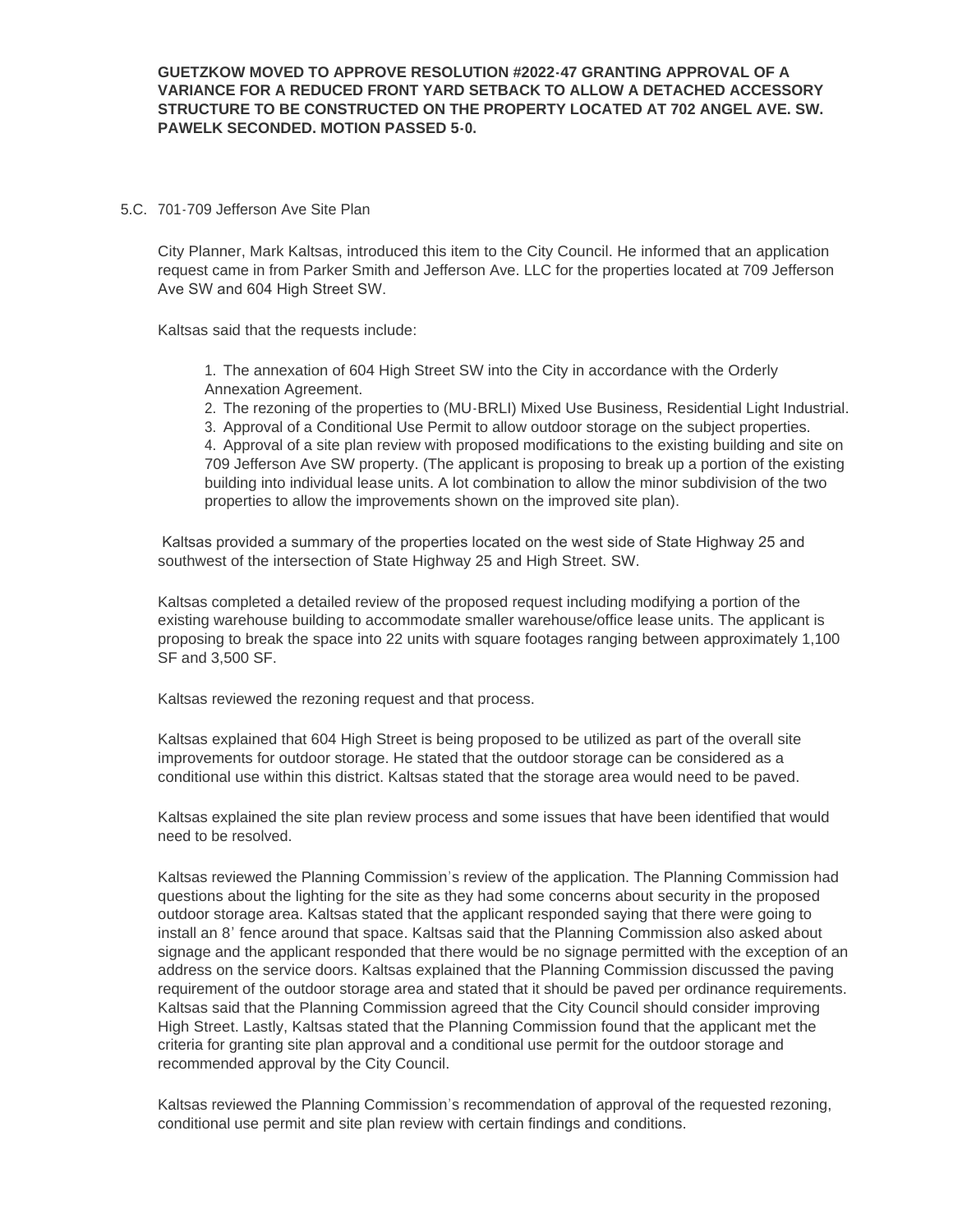The City Council discussed potential improvements to High Street first.

City Engineer, Andrew Budde, explained that High Street is a public street that has been recently analyzed for potential future and additional uses. He said that the street would not be able to support much more traffic, especially large trucks and heavy vehicles.

Budde reviewed an option of making improvements to the street, including water and sanitary sewer lines. He provided information on an assessment options to benefiting properties.

Kaltsas explained that at some point in the near future, the street would need to be upgraded from its current gravel surface.

Pawelk agreed that the street needs to be upgraded but expressed concern about the high cost and assessments.

Walters also expressed concern over the large assessment numbers.

Washburn agreed the street needs to be redone, but that there needs to be more discussion.

Guetzkow agreed more discussion is needed.

The City Council discussed the outdoor storage area and whether is should be paved.

Pawelk explained that the city's standards require it to be paved. He said that in the past, the city has required other developers to pave. He suggested a possible deferment timeline in which it would have to get paved by a deadline.

Guetzkow stated that she would like to see if paved. She said she would be open to a deferment period discussion.

Walters said that he felt it should be paved based on past precedent.

Schuette said that it should be paved as others have had to in the past.

## **GUETZKOW MOVED TO APPROVE RESOLUTION #2022-48 IN THE MATTER OF THE ORDERLY ANNEXATION BETWEEN THE CITY OF WATERTOWN AND TOWNSHIP OF WATERTOWN PURSUANT TO 2008 ORDERLY ANNEXATION AGREEMENT. WALTERS SECONDED. MOTION CARRIED 5-0.**

**GUETZKOW MOVED TO APPROVE ORDINANCE 434 AMENDING THE WATERTOWN CITY CODE, INCLUDING ZONING MAPS. PAWELK SECONDED. MOTION PASSED 5-0.**

## **SCHUETTE MOVED TO APPROVE RESOLUTION #2022-49 APPROVING THE SITE PLAN REVIEW AND A CONDITIONAL USE PERMIT FOR THE PROPERTY LOCATED AT 701 JEFFERSON AVE SW. WALTERS SECONDED. MOTION PASSED 5-0.**

Washburn explained that the site plan was approved as is which includes that that storage site could have to be paved. He explained that other developers have had to pave and that he was in favor of sticking with the current precedent.

Pawelk stated that he would have liked to see a 2-5 year deferment period for the paving.

5.D. Watertown-Mayer Schools Site Plan

City Planner, Mark Kaltsas, introduced this item to the City Council. He informed that an application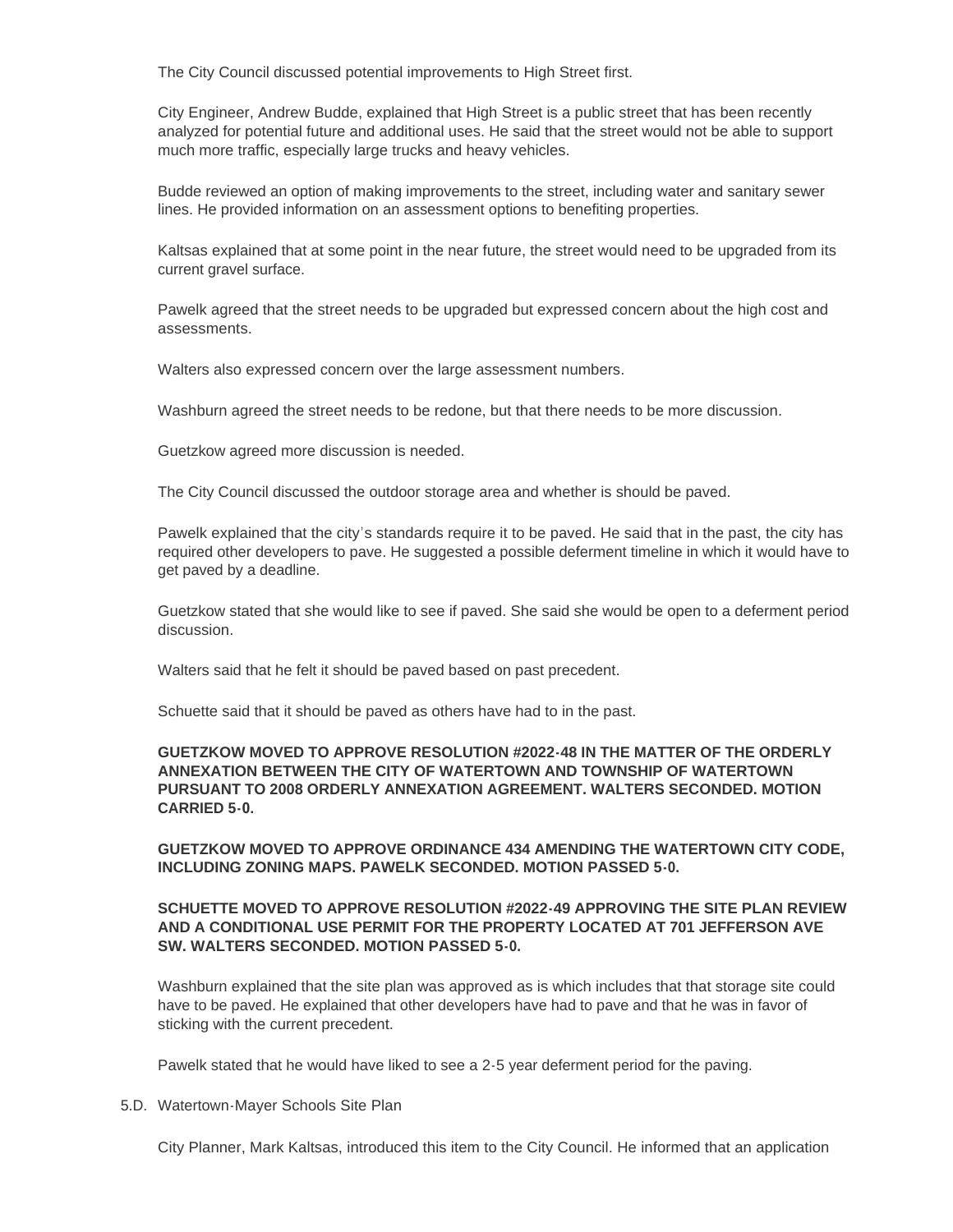request came in from Bolton and Menk – Golden Valley and ISD #111, Watertown-Mayer Public Schools for the properties located at 313 Angel Ave NW and Highway 25 NW

Kaltsas explained that the request included a site plan review to consider changes to parking spaces located along State Street NW at the Community Learning Center and to construct a new loop road north of the High School that would connect to Quarry Ave.

Kaltsas provided a summary of the properties located on the north side of TH 25 and just northwest of the intersection of CSAH 10 and TH 25. He added that the site is part of the Watertown-Mayer High School campus.

Kaltsas completed a detailed review of the proposed request that includes several modifications to both the High School Campus and the Community Learning Center.

He reviewed the first improvement, to be located at the High School, to include the addition of parking and an additional access driveway to the school in order to better access the north athletic fields. It would add 48 parking stalls and provide a northern access driveway.

He reviewed the second improvement, to be located at the Community Learning Center, to include adding 90-degree pull-off parking along State Street NW. The parking would provide off-street parking to the south entrance.

Kaltsas explained the site plan review process and some issues that have been identified that would need to be resolved.

Kaltsas provided a summary of the Planning Commission's review and said that commissioners asked for clarification on a several items. The Planning Commission ultimately recommended approval of the requested site plan approval for both the Middle/High School and CLC projects.

Kaltsas reviewed the Planning Commission recommendation of approval with several findings and conditions.

Kaltsas included that there would be a License Agreement for the parking lot maintenance that would be brought back at a later date.

Guetzkow asked that the parking lot spaces were not diagonal.

Kaltsas stated that it was likely because they could get more spaces in while perpendicular.

Pawelk expressed concern about the parking and movement of traffic. He specifically highlighted a hill that could decrease visibility and create potential bad conditions.

Budde explained that the site was reviewed and based on traffic flow and the speed, the parking lot location and set up has been deemed satisfactory from an engineering standpoint.

## **GUETZKOW MOVED TO APPROVE RESOLUTION #2022-50 GRANTING SITE PLAN APPROVAL TO ALLOW IMPROVEMENTS ASSOCIATED WITH THE MIDDLE SCHOOL PARKING/DROP OFF AREAS ON THE PROPERTY LOCATED AT 1001 HWY 25 AND PARKING ON THE SOUTH SIDE OF THE COMMUNITY LEARNING CENTER LOCATED AT 313 ANGEL AVE. NW. WALTERS SECONDED. MOTION PASSED 5-0.**

Guetzkow asked if the city would be able to require restriping at an angle if it becomes an issue.

Kaltsas said that it could possibility be written into the license agreement.

Budde stated that if they were striped as diagonal, that this could impact how parking is accessed from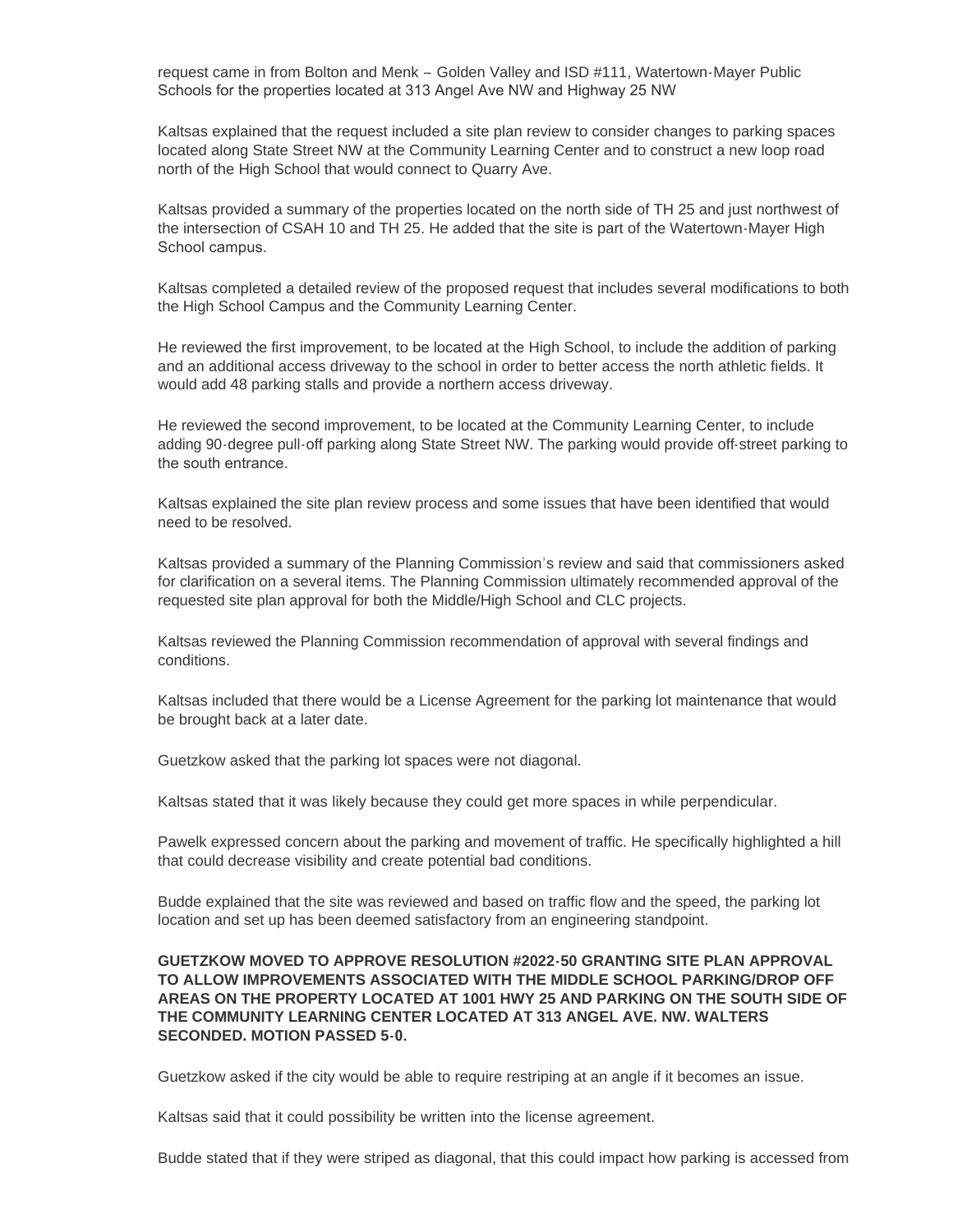both ways of traffic.

5.E. Spring Mill Subdivision

City Planner, Mark Kaltsas, introduced this item to the City Council. He informed that an application request came in from Elk Development LLC for a property located in Watertown Township: PID 100091610.

Kaltsas explained that the request included:

- 1. A Final Plat approval of 21 single-family lots
- 2. An Ordinance Amendment Adoption of Planned Unit Development Spring Mill (PUD-SM)
- 3. Approval of Development Agreement

Kaltsas provided a summary of the property located at the northwest intersection of CSAH 24 and Paul Avenue.

Kaltsas explained that the city has already approved the annexation, rezoning, text amendment, preliminary plat and site plan review in March of 2022. He said that the included revised plans address the majority of comments made during the review of the preliminary plat.

Kaltsas reviewed details of the final plat and associated construction plans.

Kaltsas explained that the City Council is being asked to approve the final play and development agreement with specific conditions and findings. Kaltsas reviewed those conditions and findings.

Kaltsas recommended adding a sentence to the Resolution, if approved, would add a condition that would allow the City Attorney to review and approve any additional nonmaterial items.

Schuette asked what type of market the homes would be geared towards.

Jeff Muonio, Elk Development LLC, stated that they would be a starter home market or slab-on-grade for older home buyers.

Schuette asked about the shrubs and trees proposal.

Kaltsas said that the planting of trees is required, but that shrubs are acceptable as well. Kaltsas explained that staff would work with the developer on the final proposal and it would be staff's discretion to approve it.

Schuette asked about the proposed cul-de-sac.

Kaltsas explained that it is a full radius cul-de-sac that has the potential to connect to the neighboring property in the future if improvements to the site happened. He said at that time, it would become a full street.

**PAWELK MOVED TO APPROVE RESOLUTION #2022-51 APPROVING THE FINAL PLAT AND DEVELOPMENT AGREEMENT FOR THE SUBDIVISION TO BE KNOWN AS SPRING MILL WITH THE ADDITION OF A SENTENCE THAT ALLOWS THE CITY ATTORNEY TO REVIEW THE CONTRACT AND MAKE FINAL NONMATERIAL CHANGES. GUETZKOW SECONDED. MOTION PASSED 4-1 (SCHUETTE AGAINST).** 

Pawelk said that he appreciated the discussion and thorough comments.

Schuette stated that he was not in favor and felt that the focus of the development was not right.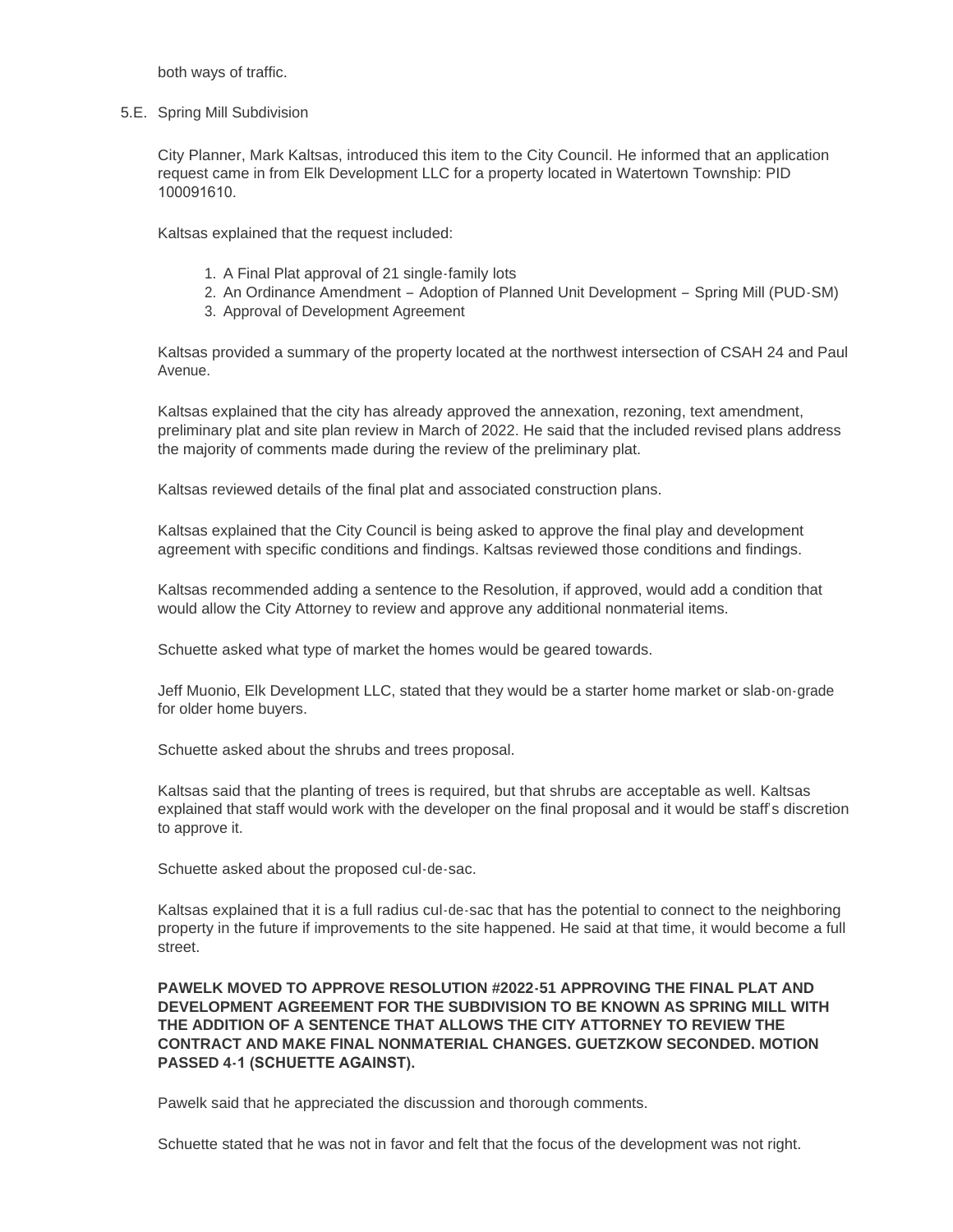#### 5.F. Water Tower #2 Plans And Specs

City Engineer, Andrew Budde, introduced this item to the City Council. Budde explained that the City of Watertown needs to add a second water tower to meet future storage capacity needs related to city growth. He explained that the city needs additional water storage to meet consumption demands.

Budde said that the second water tower construction is scheduled for 2023 on the Capital Improvement Plan and that two years is generally needed for planning, design and construction.

Budde reviewed some history into this proposed project beginning back in July of 2021 when a variety of sites within the community were identified for the location of the tower.

Budde said that work sessions were done with the City Council to narrow the potential sites to three preferred locations. He said that an open house was held on January 20, 2022 and information provide online regarding site preferences between the three locations.

Budde said that some discussions had started with the property owners adjacent to Site A. He explained that Site A would include obtaining property from 2-3 properties to have sufficient land for construction space.

Even though preliminary in the process, property owners did express some concerns.

Major concerns for Site A were:

- Street connection to Newton Ave for future development to the east and to access the water tower.
- Future trunk gravity sanitary sewer needed in that area.
- Potential electrical transmission line relocation

Budde explained that even through there would be variables to work through to make Site A work, staff believed that Site A provides a great opportunity for the city to plan for future infrastructure needs (water treatment plant and wells) and encourages and supports the development of infill and future growth areas.

Budde provided some information in Site C which would be located within a community park. He said this site wouldn't require any easements or special agreements because it is already city land.

Budde provided additional pros and cons to both sites. He concluded by stating that staff is looking to get a site approved so that the City can move forward with the preparation of plans and specs for the project.

Walters inquired into what the biggest residential concerns with Site A was.

Budde explained that some of the nearby property owners had concerns about their property size being reduced as land needs to be taken for an access street to the water tower.

Schuette asked Budde to explain the current water system and how Site C and Site A fit into that future design of the system.

Rob Berg, landowner and developer, stated that at the intent of the park donation land was for a park and not to be a site location for a water tower.

Guetskow said that Site A would be a beneficial site location as it would be next to current wells.

Washburn explained that he is not entirely convinced that the proposed road will be needed as that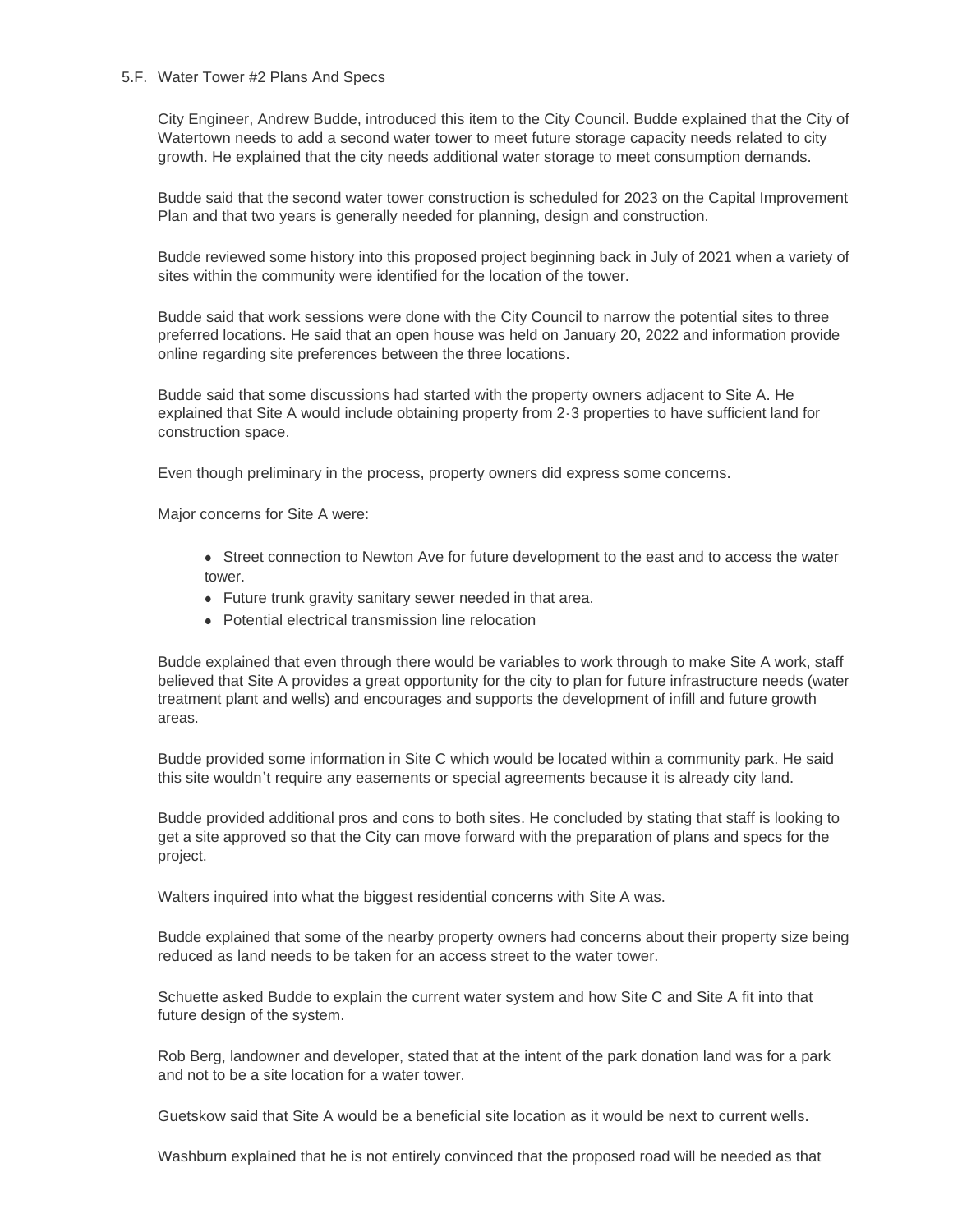area next to Site A may not build out as what was once proposed.

### **WALTERS MOVED TO APPROVE SITE A FOR WATER TOWER TWO. GUETZKOW SECONDED. MOTION PASSED 5-0.**

Washburn added that the city needs to continue to think about the 5-10 years and plan for additional growth.

### 5.G. 2022 CIPP Solicitation Of Quotes

Andrew Budde, City Engineer, introduced this item to the City Council. He reviewed that in order to reduce inflow/infiltration into the sanitary sewer lines, another CIPP lining project will be done in 2022.

He presented information on the plans and specifications of the project.

Budde explained that the project originally included 4,000 lateral feet of CIPP lining, but that because of costs increasing, the project was reduced to 3,060 lateral feet. He said the remainder would be completed in 2023.

Walters asked how long the CIPP lining extends the life of the pipe.

Budde informed about 50 years.

## **GUETZKOW MOVED TO APPROVE GETTING BIDS FOR THE CIPP PROJECT. PAWELK SECONDED. MOTION PASSED 5-0.**

5.H. Salt & Sand Storage Solicitation Of Quotes

Public Services Superintendent, Mike Dressel, introduced this item to the City Council.

Dressel explained that in 2022, the City planned for to purchase a salt storage building for the Public Works Department as a CIP project with the anticipated cost of \$100,000.00. He informed that the city currently stores the salt for brine making and de-icing at the old state site on Highway 25 which is currently about 2 miles from the public services building.

Dressel stated that the current salt storage shed building holds about 200 tons of salt. He informed that on average the city uses 200 tons of salt per winter season. He continued that the new storage building would hold around 600 tons which would give the city the ability to store more salt as the city grows and salt usage increases.

## **PAWELK MOVED TO APPROVE RESOLUTION 2022-41 AUTHORIZING THE SOLICITATION OF QUOTES FOR A SALT STORAGE BUILDING. GUETZKOW SECONDED. MOTION PASSED 5-0.**

5.I. Highland Park Garage Use

City Administrator, Jake Foster, introduced this item to the City Council. He informed that the Watertown Lions Club have been using three separate storage sheds at the public works site for several used. He explained that the City has always allowed them to have their storage facilities on-site free of charge.

Foster stated that with the new wastewater treatment facility expansion project and the relocation of the City's salt storage building to the public works site, the City needs to remove their storage units by June 18, 2022.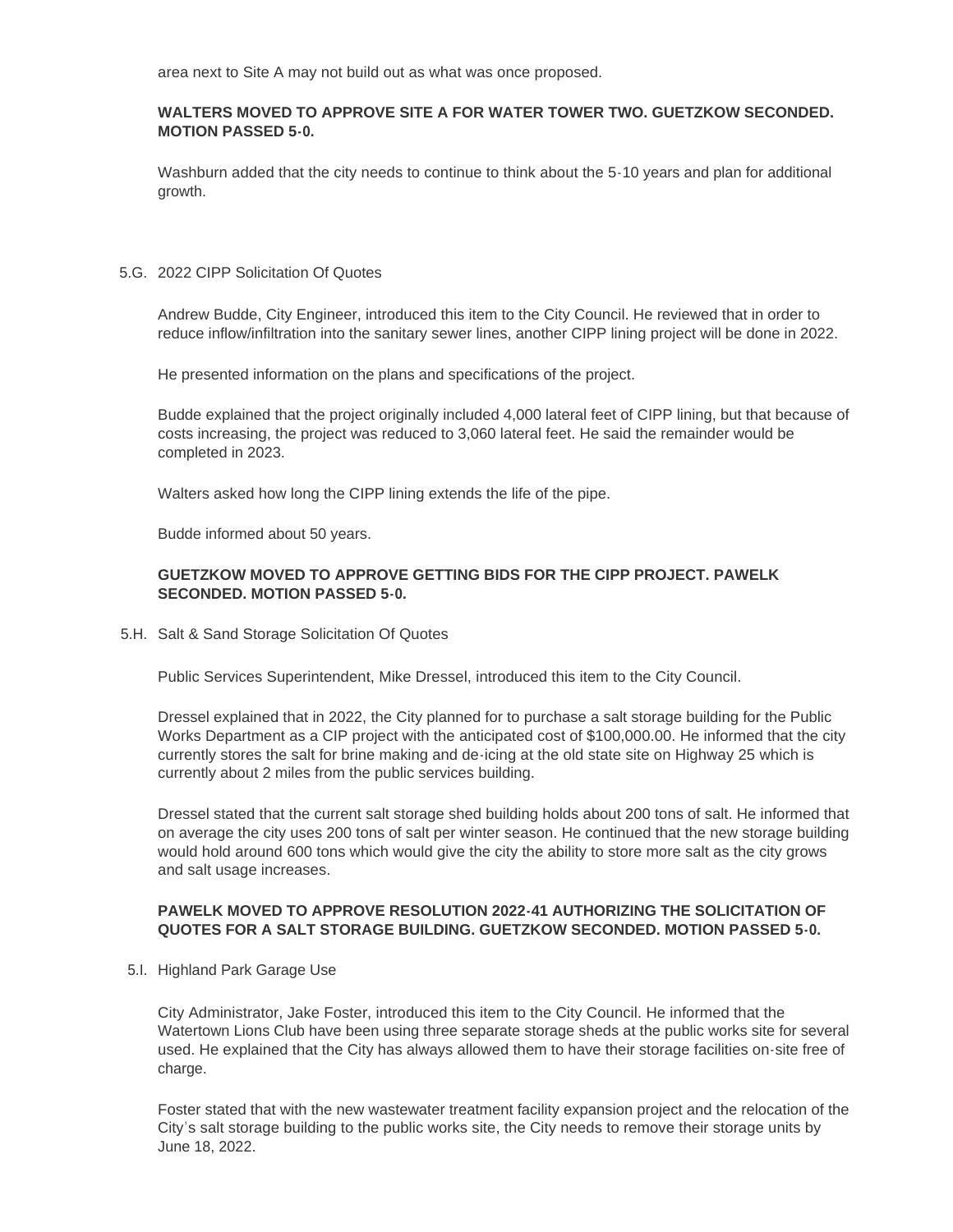Foster added that in recognition of the support the city and community has received from the Lions over the years and the long standing agreement between both parties, the City has offered the use of the Highland Park Garage to use in the interim period for storage.

Foster stated that the term of the proposed lease would be 1.5 years and would expire January 1, 2024. He said that the city could choose to extend the agreement later if both parties agree.

Foster referenced the attached proposed lease agreement.

### **WALTERS MOVED TO APPROVE THE LEASE AGREEMENT BETWEEN THE CITY OF WATERTOWN AND THE WATERTOWN LIONS CLUB. SCHUETTE SECONDED. MOTION PASSED 5-0.**

6. Other Reports

Pawelk informed that he attended the recent Fire Advisory Board meeting where they discussed the ladder truck purchase. He mentioned that the Park Commission meeting is tomorrow.

Guetzkow mentioned that the EDA would be hosting a Developers Day Luncheon on Thursday of the week. She also thanked staff and flagship recreation on their work at Wildflower Park.

Walters also highlighted the EDA luncheon event. He stated that one of the local businesses was recently awarded an EDA grant for the façade improvement program. He mentioned that the Chamber of Commerce meeting was tomorrow.

Washburn shared some information from a Metropolitan Council report that estimated the city's population at about 4,819 people. He also thanks Mike Dressel and Jake Foster for their work with the baseball association for the Town Ball event.

- 7. Claims
	- Claims Packet 6.14.22 7.A.

**PAWELK MOVED TO APPROVE THE JUNE 14, 2022 CLAIMS PACKET, WALTERS SECONDED. MOTION PASSED 5-0.**

8. Adjournment

**PAWELK MOVED TO ADJOURN THE MEETING AT 9:36 PM, GUETZKOW SECONDED. MOTION PASSED 5-0.**

**309 Lewis Avenue South; P.O. Box 279, Watertown, MN 55388**

\_\_\_\_\_\_\_\_\_\_\_\_\_\_\_\_\_\_\_\_\_\_\_\_\_\_\_\_\_\_\_\_\_\_\_\_\_\_\_\_\_\_\_\_\_\_\_\_\_\_\_\_\_\_\_\_

Steve Washburn, Mayor

ATTEST: